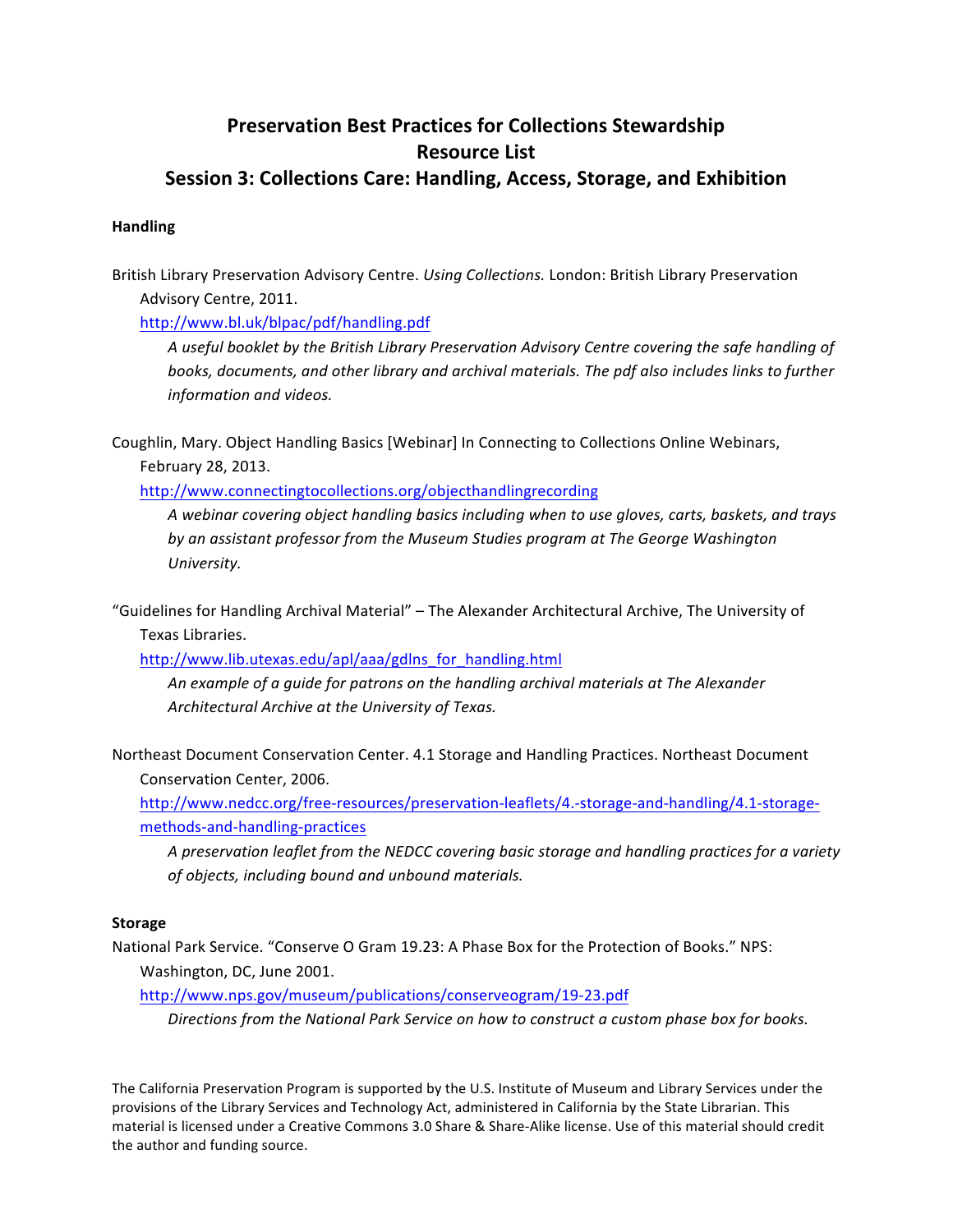Ogden, Sherelyn. 4.2 Storage Furniture: A Brief Review of Current Options. Northeast Document Conservation Center, 2006.

http://www.nedcc.org/free-resources/preservation-leaflets/4.-storage-and-handling/4.2-storagefurniture-a-brief-review-of-current-options

A preservation leaflet from the NEDCC that provides a useful overview of what to look for in *library* and archival storage furniture. In addition, the Storage and Handling series of leaflets *cover a variety of relevant topics including* "Storage Enclosures for Books and Artifacts on Paper," "Card Stock Enclosures for Small Books," "Storage Solutions for Oversized Paper *Artifacts."* 

Ritzenthaler, Mary Lynn. Guidelines for Shelving Bound Volumes. Washington, DC: U.S. National Archives and Records Administration, 1990.

http://www.archives.gov/preservation/storage/shelving-bound-volumes.html Guidelines for stacking bound volumes vertically and horizontally.

## **Exhibition**

"Exhibit Guidelines" – University Libraries, University of Washington http://www.lib.washington.edu/about/news/exhibits/guidelines

> An example of exhibit guidelines at the University Libraries at the University of Washington. In *addition* to covering best practices for duration, handling, and supports, this set of guidelines *covers a variety of other topics included in library exhibits such as location, publicity, security, and selection.*

Glasner, Mary Todd. 2.5 Protecting Paper and Book Collections During Exhibition. Northeast Document Conservation Center. 

http://www.nedcc.org/free-resources/preservation-leaflets/2.-the-environment/2.5-protectingpaper-and-book-collections-during-exhibition

A useful leaflet on exhibiting paper and book collections by the NEDCC. Includes "Five Simple *Rules for Display"* of artifacts on paper, cases, light, and working with conservators.

"Guidelines for Borrowing and Lending Special Collections Materials for Exhibition." Association of College and Research Libraries (ACRL). January 2012.

http://www.ala.org/acrl/standards/specialcollections

Guidelines for both borrowing and lending institutions from the ACRL. Includes processing loans, determining loan conditions, and handling loans.

National Information Standards Organization. Environmental Conditions for Exhibiting Library and Archival Material. Bethesda, MD: NISO Press, 2001.

Available at: http://www.niso.org/apps/group\_public/project/details.php?project\_id=41

The California Preservation Program is supported by the U.S. Institute of Museum and Library Services under the provisions of the Library Services and Technology Act, administered in California by the State Librarian. This material is licensed under a Creative Commons 3.0 Share & Share-Alike license. Use of this material should credit the author and funding source.